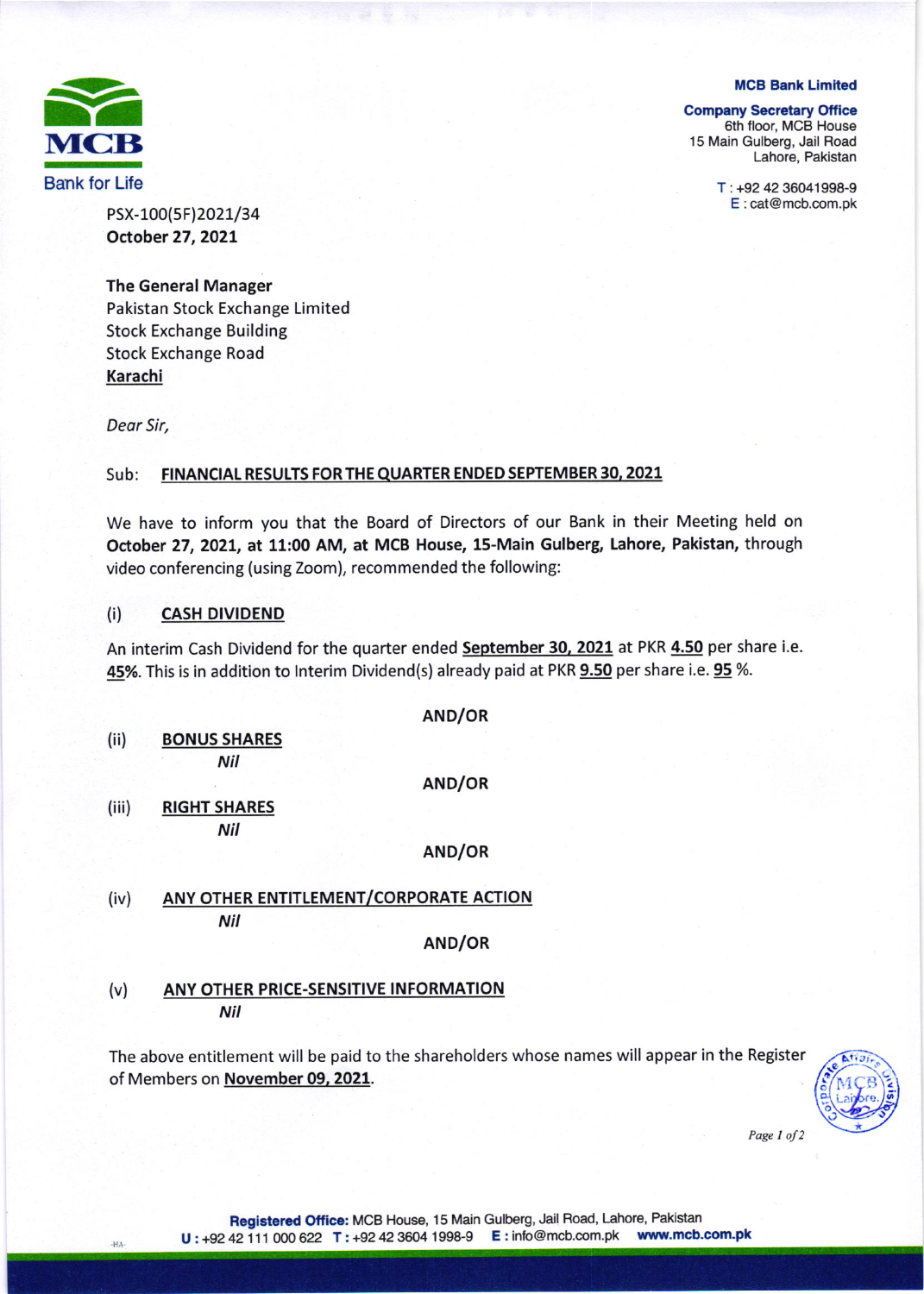

#### **MCB Bank Limited**

Company Secretary Office 6th floor, MCB House 15 Main Gulberg, Jail Road Lahore, Pakistan

> T : +92 42 36041998-9 E:cat@mcb.com.pk

The Share Transfer Books of the Bank will be closed from November 10, 2021 to November 12, 2021 (both days inclusive). Transfers received at <u>Jami Commercial Street 2, D.H.A., Phase</u> business on November 09, 2021, will be treated in time for the purpose of above entitlement to the transferees.

The Quarterly Report of the Bank for the period ended **September 30, 2021** will be transmitted through PUCARS separately, within the specified time.

Yours sincerel

Fida Ali Mirza CompanY SecretarY

Encl: As above

Page 2 of 2